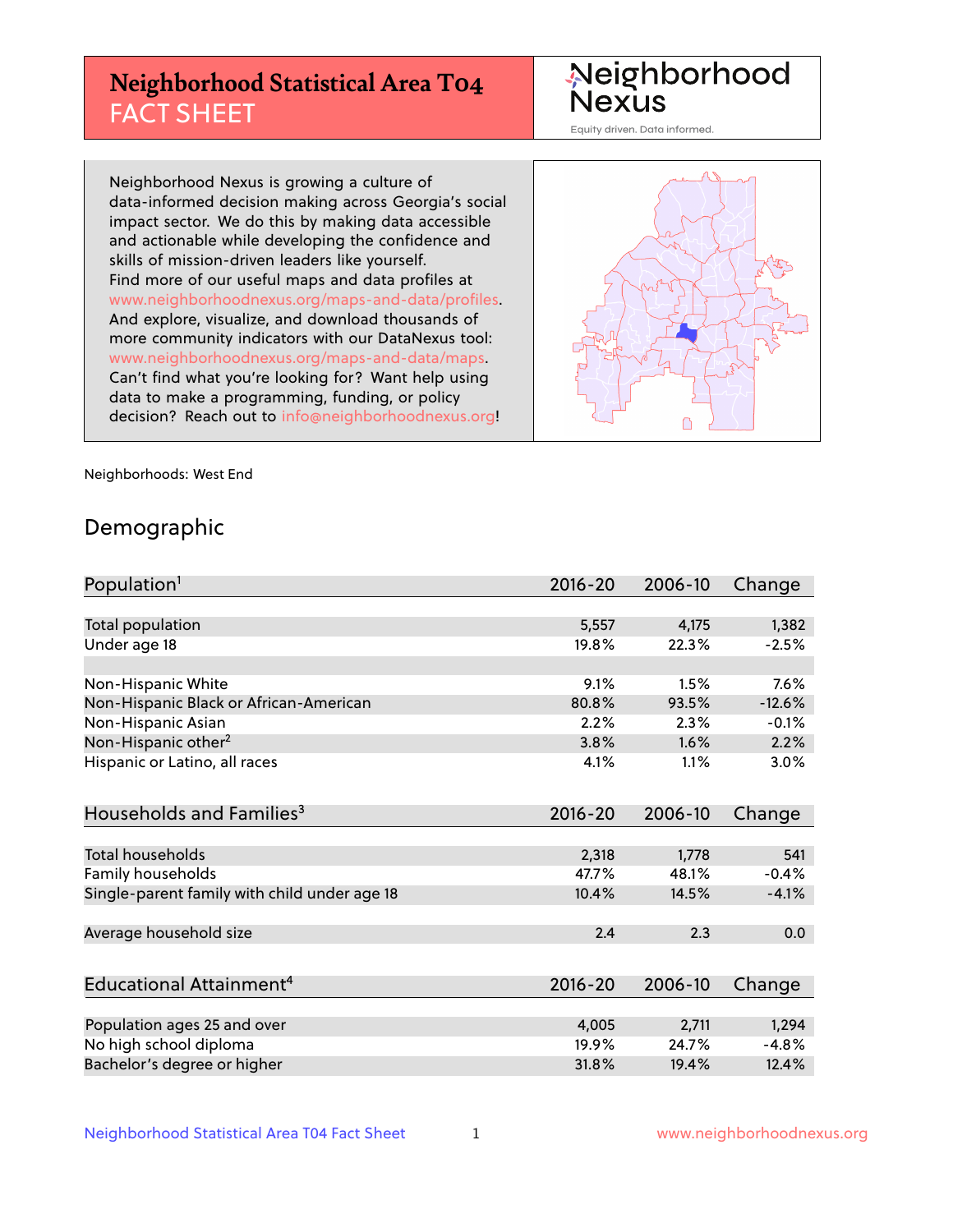# Change Measures, continued...

| Employment <sup>5</sup>                                 | $2016 - 20$    | 2006-10        | Change   |
|---------------------------------------------------------|----------------|----------------|----------|
|                                                         |                |                | 361      |
| Total workers residing in Neighborhood Statistical Area | 2,056<br>21.4% | 1,695<br>31.7% | $-10.4%$ |
| Workers with earnings \$1250/month or less              | 40.2%          | 55.2%          | $-14.9%$ |
| Workers with earnings \$1251/month to \$3333/month      | 38.4%          | 13.1%          | 25.3%    |
| Workers with earnings greater than \$3333/month         |                |                |          |
| Total jobs located in Neighborhood Statistical Area     | 1,968          | 1,506          | 462      |
| Jobs with earnings \$1250/month or less                 | 40.2%          | 34.3%          | 5.9%     |
| Jobs with earnings \$1251/month to \$3333/month         | 36.8%          | 41.9%          | $-5.1%$  |
| Jobs with earnings greater than \$3333/month            | 23.0%          | 23.8%          | $-0.9%$  |
|                                                         |                |                |          |
| Jobs/workers ratio                                      | 1.0            | 0.9            | 0.1      |
|                                                         |                |                |          |
| Income and Poverty <sup>6</sup>                         | 2016-20        | 2006-10        | Change   |
|                                                         |                |                |          |
| Median household income                                 | \$42,278       | \$23,381       | \$18,897 |
|                                                         |                |                |          |
| Population for whom poverty status is determined        | 5,556          | 4,175          | 1,381    |
| Population below poverty                                | 22.7%          | 36.7%          | $-14.0%$ |
|                                                         |                |                |          |
| Housing <sup>7</sup>                                    | $2016 - 20$    | 2006-10        | Change   |
|                                                         |                |                |          |
| Total housing units                                     | 2,941          | 2,625          | 316      |
| Occupied housing units                                  | 78.8%          | 67.7%          | 11.1%    |
| Vacant housing units                                    | 21.2%          | 32.3%          | $-11.1%$ |
|                                                         |                |                |          |
| Occupied housing units                                  | 2,318          | 1,778          | 541      |
| Owner occupied housing units                            | 42.2%          | 28.4%          | 13.8%    |
| Renter occupied housing units                           | 57.8%          | 71.6%          | $-13.8%$ |
|                                                         |                |                |          |
| Access to a Vehicle <sup>8</sup>                        | $2016 - 20$    | 2006-10        | Change   |
|                                                         |                |                |          |
| Occupied housing units                                  | 2,318          | 1,778          | 541      |
| No vehicle available                                    | 28.2%          | 36.1%          | $-7.8%$  |
|                                                         |                |                |          |
| Crime Rates, per 10,000 Population <sup>9</sup>         | 2017-21        | 2012-16        | Change   |
|                                                         |                |                |          |
| All Part I crimes                                       | 909.9          | 1,581.1        | $-671.3$ |
| Violent crime                                           | 181.0          | 268.3          | $-87.3$  |
| Murder                                                  | 6.1            | 6.2            | $-0.1$   |
| Robbery                                                 | 72.0           | 158.7          | $-86.8$  |
| Aggravated assault                                      | 102.9          | 103.4          | $-0.4$   |
| Property crime                                          | 728.8          | 1,312.8        | $-584.0$ |
| <b>Burglary</b>                                         | 75.6           | 218.8          | $-143.2$ |
| Larceny                                                 | 514.7          | 848.3          | $-333.6$ |
| Vehicle theft                                           | 138.6          | 245.7          | $-107.1$ |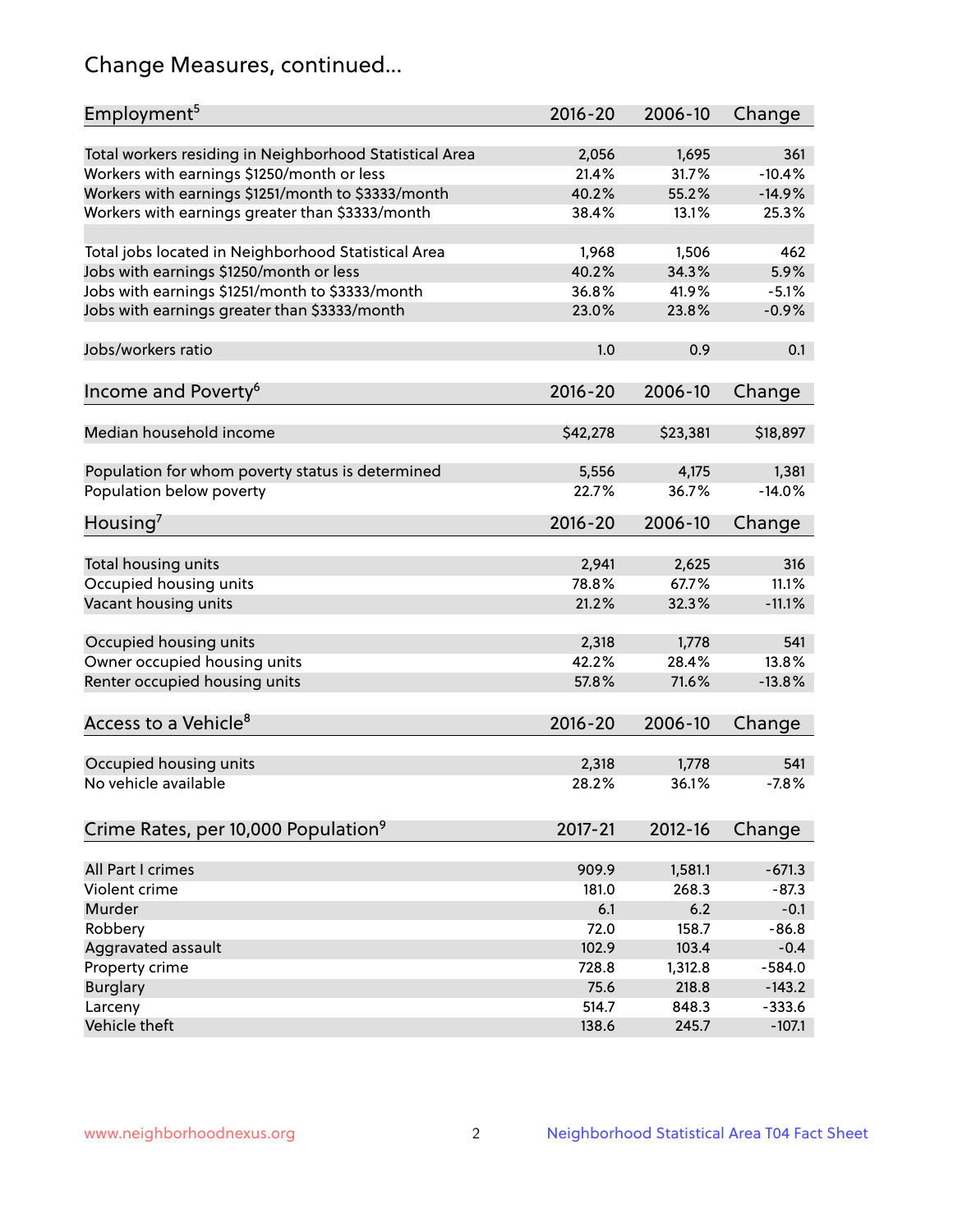# Current Data: Demographic

| Sex and Age, 2016-20 <sup>10</sup>                    | <b>Estimate</b> | Margin of Error |
|-------------------------------------------------------|-----------------|-----------------|
| Total population                                      | 5,557           | ±920            |
| Male                                                  | 51.3%           | $\pm$ 6.0%      |
| Female                                                | 48.7%           | $\pm 4.2\%$     |
| Under 5 years                                         | 5.0%            | $\pm 2.5\%$     |
| 5 to 9 years                                          | 7.0%            | $\pm$ 3.2%      |
| 10 to 14 years                                        | 4.3%            | $\pm 2.2\%$     |
| 15 to 19 years                                        | 5.0%            | $\pm 2.2\%$     |
| 20 to 24 years                                        | 6.6%            | $\pm 2.5\%$     |
| 25 to 34 years                                        | 17.7%           | $\pm$ 4.2%      |
| 35 to 44 years                                        | 14.7%           | $\pm 2.9\%$     |
| 45 to 54 years                                        | 14.2%           | $\pm$ 4.0%      |
| 55 to 59 years                                        | 5.6%            | $\pm 1.8\%$     |
| 60 to 64 years                                        | 7.0%            | $\pm 2.3\%$     |
| 65 to 74 years                                        | 7.4%            | $\pm 2.6\%$     |
| 75 to 84 years                                        | 4.0%            | $\pm 1.3\%$     |
| 85 years and over                                     | 1.4%            | $\pm 1.1\%$     |
| Median age (years)                                    | 37.3            | ±1.0            |
| Race and Ethnicity, 2016-20 <sup>11</sup>             | <b>Estimate</b> | Margin of Error |
| Total population                                      | 5,557           | ±920            |
| Hispanic or Latino (of any race)                      | 4.1%            | $\pm 2.6\%$     |
| Not Hispanic or Latino                                | 95.9%           | $\pm$ 3.8%      |
| White alone                                           | 9.1%            | $\pm 3.0\%$     |
| Black or African American alone                       | 80.8%           | ±6.8%           |
| American Indian and Alaska Native alone               | 0.0%            | $\pm$ 0.4%      |
| Asian alone                                           | 2.2%            | $\pm 2.6\%$     |
| Native Hawaiian and other Pacific Islander alone      | 0.0%            | $\pm$ 0.4%      |
| Some other race alone                                 | 0.1%            | $\pm$ 0.3%      |
| Two or more races                                     | 3.8%            | $\pm$ 6.6%      |
| U.S. Citizenship Status, 2016-20 <sup>12</sup>        | <b>Estimate</b> | Margin of Error |
| Foreign-born population                               | 252             | $\pm$ 146       |
| Naturalized U.S. citizen                              | 46.2%           | $\pm$ 13.1%     |
| Not a U.S. citizen                                    | 53.8%           | ±21.7%          |
| Citizen, Voting Age Population, 2016-20 <sup>13</sup> | <b>Estimate</b> | Margin of Error |
|                                                       |                 |                 |
| Citizen, 18 and over population                       | 4,332           | $\pm 601$       |
| Male                                                  | 50.4%           | $\pm$ 9.2%      |
| Female                                                | 49.6%           | $\pm$ 3.4%      |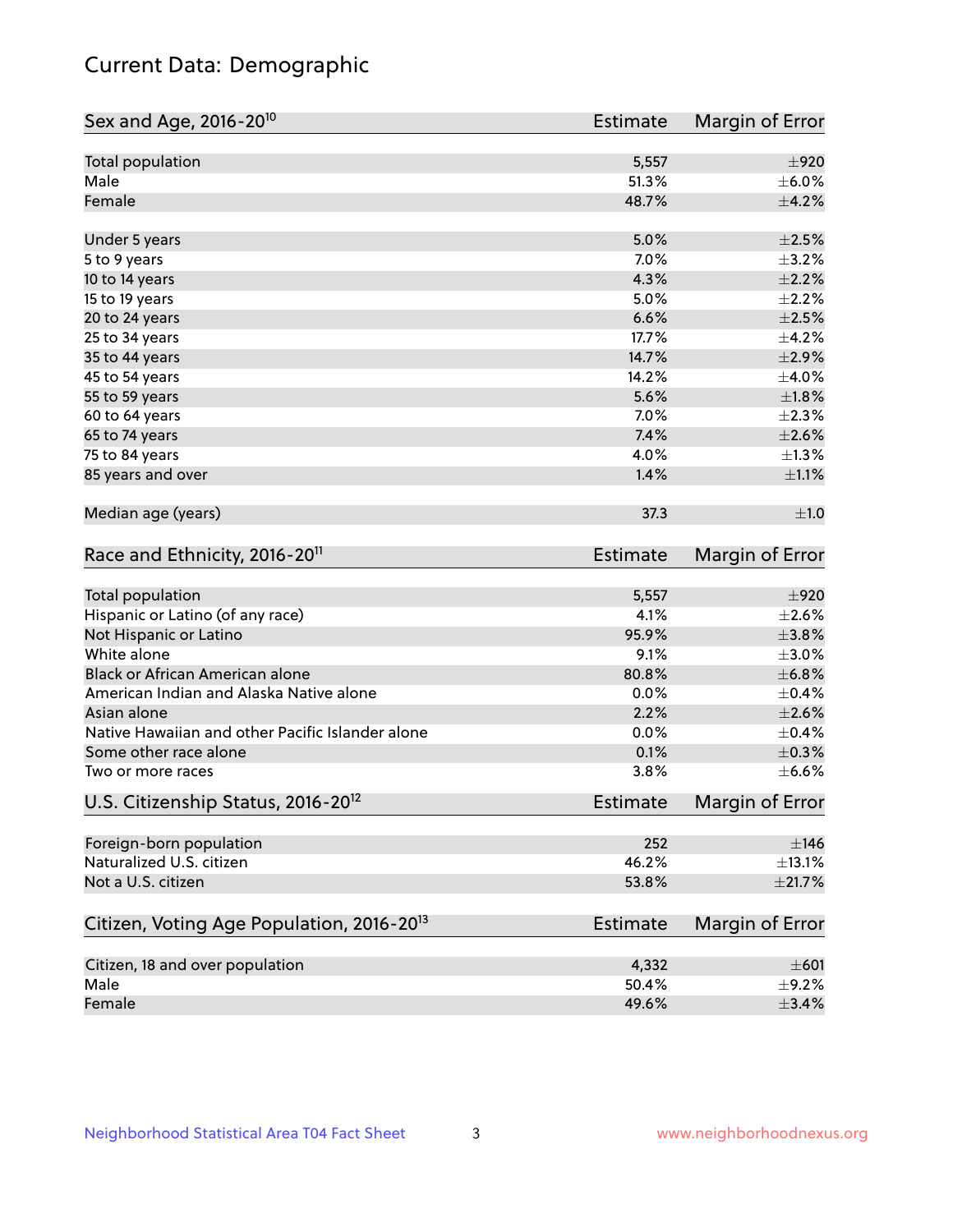# Current Data: Economic

| Income, 2016-20 <sup>14</sup>                           | Estimate | Margin of Error |
|---------------------------------------------------------|----------|-----------------|
|                                                         |          |                 |
| All households                                          | 2,318    | $\pm$ 299       |
| Less than \$10,000                                      | 12.1%    | $\pm$ 3.8%      |
| \$10,000 to \$14,999                                    | 7.8%     | $\pm$ 3.1%      |
| \$15,000 to \$24,999                                    | 13.2%    | $\pm$ 7.4%      |
| \$25,000 to \$34,999                                    | 12.5%    | $\pm$ 7.4%      |
| \$35,000 to \$49,999                                    | 12.6%    | $\pm 4.6\%$     |
| \$50,000 to \$74,999                                    | 15.4%    | $\pm$ 5.1%      |
| \$75,000 to \$99,999                                    | 9.2%     | $\pm$ 3.8%      |
| \$100,000 to \$149,999                                  | 8.7%     | $\pm$ 4.2%      |
| \$150,000 to \$199,999                                  | 2.4%     | $\pm 1.9\%$     |
| \$200,000 or more                                       | 6.2%     | $\pm$ 5.3%      |
| Median household income (dollars)                       | \$42,278 | ±5,367          |
| Mean household income (dollars)                         | \$59,403 | ±12,631         |
| Households with earnings                                | 71.5%    | $\pm$ 7.8%      |
| Mean earnings (dollars)                                 | \$65,499 | ±13,447         |
| Households with Social Security                         | 35.6%    | $\pm$ 8.4%      |
| Mean Social Security income (dollars)                   | \$13,487 | $\pm 2,084$     |
| Households with retirement income                       | 21.0%    | $\pm$ 8.7%      |
| Mean retirement income (dollars)                        | \$18,640 | ±11,441         |
| Households with Supplemental Security Income            | 9.9%     | $\pm$ 3.5%      |
| Mean Supplemental Security Income (dollars)             | \$9,235  | $\pm$ 2,498     |
| Households with cash public assistance income           | 9.2%     | $\pm$ 7.7%      |
| Mean cash public assistance income (dollars)            | \$1,732  | $\pm 2,059$     |
| Households with Food Stamp/SNAP benefits in the past 12 | 26.2%    | $\pm 8.0\%$     |
| months                                                  |          |                 |
| Family households                                       | 1,106    | $\pm 267$       |
| Less than \$10,000                                      | 4.1%     | $\pm$ 4.2%      |
| \$10,000 to \$14,999                                    | 6.5%     | $\pm$ 4.0%      |
| \$15,000 to \$24,999                                    | 11.0%    | $\pm$ 9.7%      |
| \$25,000 to \$34,999                                    | 15.1%    | ±13.6%          |
|                                                         |          |                 |
| \$35,000 to \$49,999                                    | 8.5%     | $\pm$ 4.2%      |
| \$50,000 to \$74,999                                    | 16.2%    | $\pm$ 8.7%      |
| \$75,000 to \$99,999                                    | 14.7%    | $\pm$ 6.2%      |
| \$100,000 to \$149,999                                  | 9.0%     | $\pm$ 3.5%      |
| \$150,000 to \$199,999                                  | 3.5%     | $\pm$ 3.2%      |
| \$200,000 or more                                       | 11.5%    | ±10.7%          |
| Median family income (dollars)                          | \$60,169 | $\pm$ 9,672     |
| Mean family income (dollars)                            | \$75,953 | ±22,469         |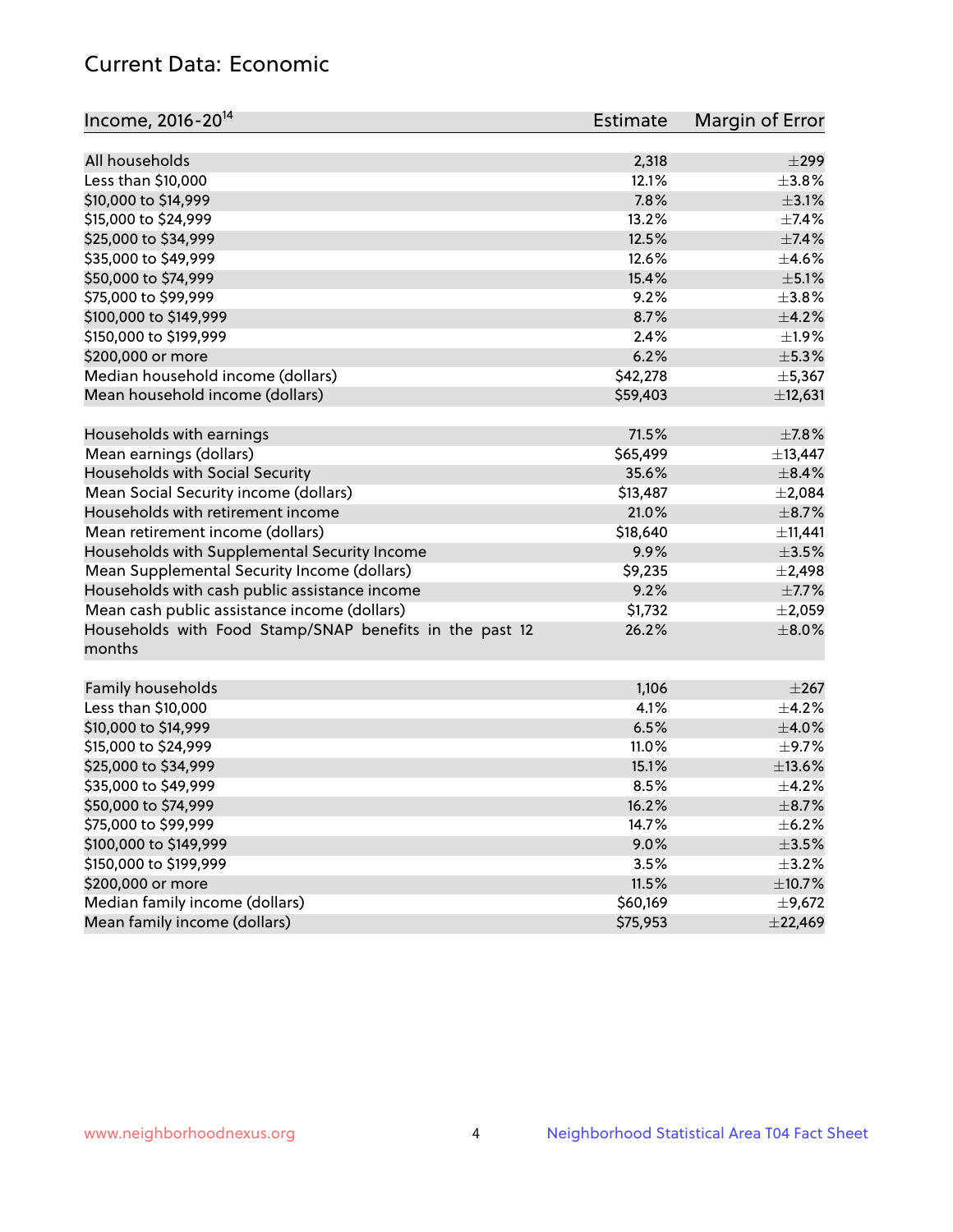# Current Data: Economic, continued...

| Income, 2016-20, continued <sup>15</sup>                              | <b>Estimate</b>   | Margin of Error          |
|-----------------------------------------------------------------------|-------------------|--------------------------|
|                                                                       |                   |                          |
| Nonfamily households<br>Median nonfamily income (dollars)             | 1,212<br>\$27,933 | $\pm 200$<br>$\pm$ 4,410 |
| Mean nonfamily income (dollars)                                       | \$41,212          | $\pm$ 7,610              |
|                                                                       |                   |                          |
| Median earnings for workers (dollars)                                 | \$28,600          | $\pm$ 2,432              |
| Median earnings for male full-time, year-round workers<br>(dollars)   | \$38,587          | ±4,947                   |
| Median earnings for female full-time, year-round workers<br>(dollars) | \$37,212          | ±9,564                   |
| Per capita income (dollars)                                           | \$25,548          | ±3,664                   |
| Families Below Poverty Level, 2016-20 <sup>16</sup>                   | <b>Estimate</b>   | <b>Margin of Error</b>   |
|                                                                       |                   |                          |
| <b>All Families</b>                                                   | 1,106             | $\pm 267$                |
| Percent below poverty                                                 | 15.4%             | $\pm$ 9.6%               |
| Families with related children under 18 years                         | 517               | $\pm$ 176                |
| Percent below poverty                                                 | 21.3%             | ±19.7%                   |
| Families with related children under 5 years only                     | 110               | $\pm 77$                 |
| Percent below poverty                                                 | 7.1%              | ±32.4%                   |
| Married couple families                                               | 450               | $\pm 160$                |
| Percent below poverty                                                 | 3.7%              | $\pm$ 5.1%               |
| Married couple families with related children under 18 years          | 203               | $\pm 103$                |
| Percent below poverty                                                 | 6.0%              | ±12.2%                   |
| Married couple families with related children under 5 years           | 50                | $\pm$ 47                 |
| Percent below poverty                                                 | 5.4%              | ±41.1%                   |
| Families with female householder, no spouse present                   | 462               | $\pm$ 159                |
| Percent below poverty                                                 | 32.1%             | ±22.0%                   |
| Families with female householder, no spouse present with              | 265               | $\pm$ 134                |
| related children under 18 years                                       |                   |                          |
| Percent below poverty                                                 | 34.7%             | ±34.7%                   |
| Families with female householder, no spouse present with              | 32                | $\pm$ 39                 |
| related children under 5 years                                        |                   |                          |
| Percent below poverty                                                 | 5.5%              | ±60.6%                   |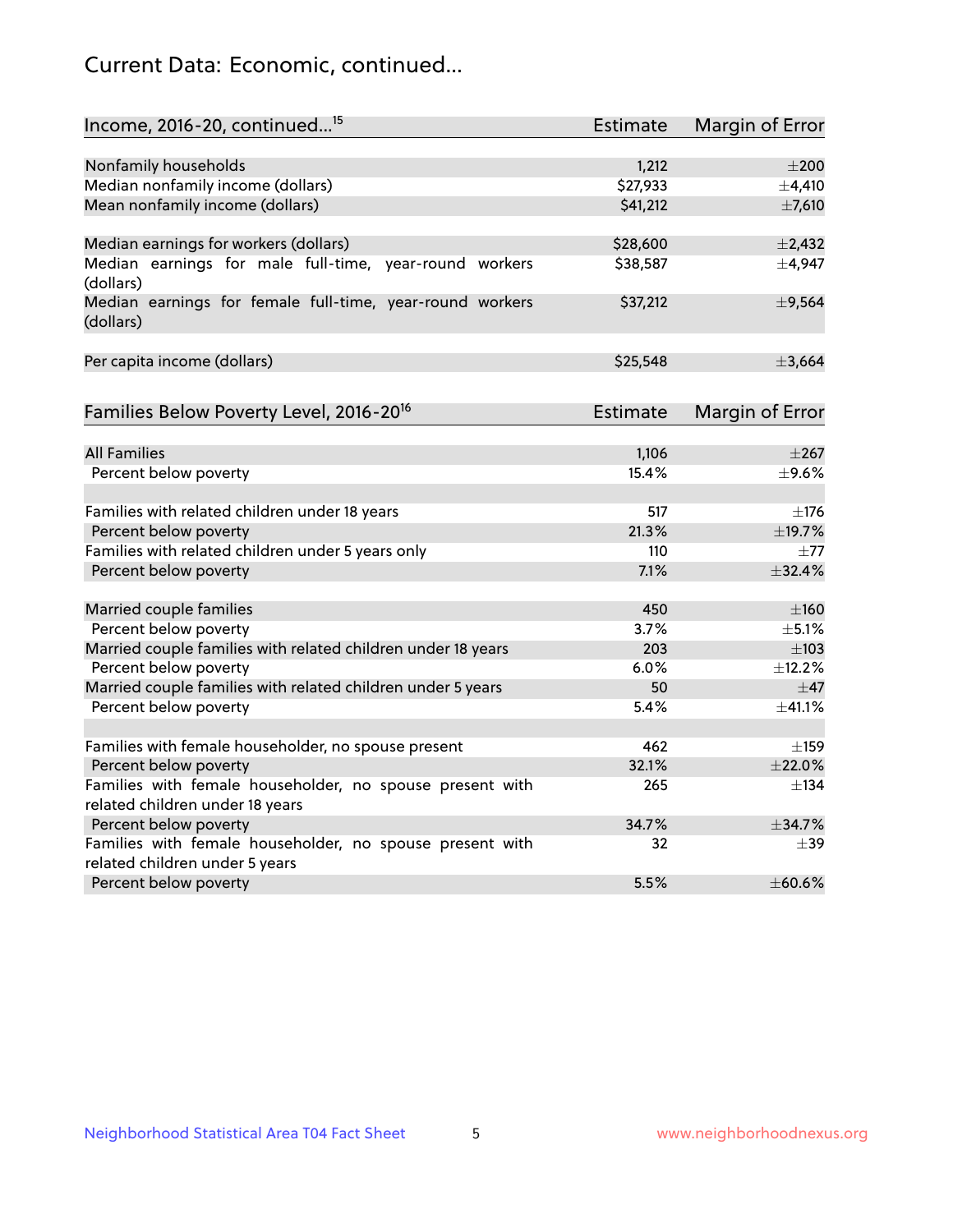# Current Data: Economic, continued...

| People Below Poverty Level, 2016-20 <sup>17</sup> | <b>Estimate</b> | Margin of Error |
|---------------------------------------------------|-----------------|-----------------|
|                                                   |                 |                 |
| Total population                                  | 5,556           | $\pm 920$       |
| Percent below poverty                             | 22.7%           | $\pm$ 7.6%      |
| Population under 18 years                         | 1.099           | ±311            |
| Percent below poverty                             | 29.2%           | ±15.0%          |
| Population 18 years and over                      | 4,457           | $\pm$ 557       |
| Percent below poverty                             | 21.1%           | ±4.8%           |
| Population 18 to 64 years                         | 3,744           | $\pm$ 525       |
| Percent below poverty                             | 20.0%           | $\pm$ 5.5%      |
| Population 65 years and over                      | 712             | $\pm$ 187       |
| Percent below poverty                             | 27.3%           | $\pm$ 8.8%      |

| Poverty by Race/Ethnicity, 2016-20 <sup>18</sup><br><b>Estimate</b> |         | Margin of Error |  |
|---------------------------------------------------------------------|---------|-----------------|--|
|                                                                     |         |                 |  |
| Non-Hispanic White population                                       | 503     | $\pm$ 187       |  |
| Percent below poverty                                               | 12.0%   | ±16.9%          |  |
| <b>Black population</b>                                             | 4,550   | $\pm$ 831       |  |
| Percent below poverty                                               | 26.3%   | $\pm$ 9.3%      |  |
| Asian population                                                    | 121     | ±146            |  |
| Percent below poverty                                               | $0.0\%$ | ±17.0%          |  |
| Hispanic or Latino population                                       | 228     | ±148            |  |
| Percent below poverty                                               | 9.2%    | ±12.1%          |  |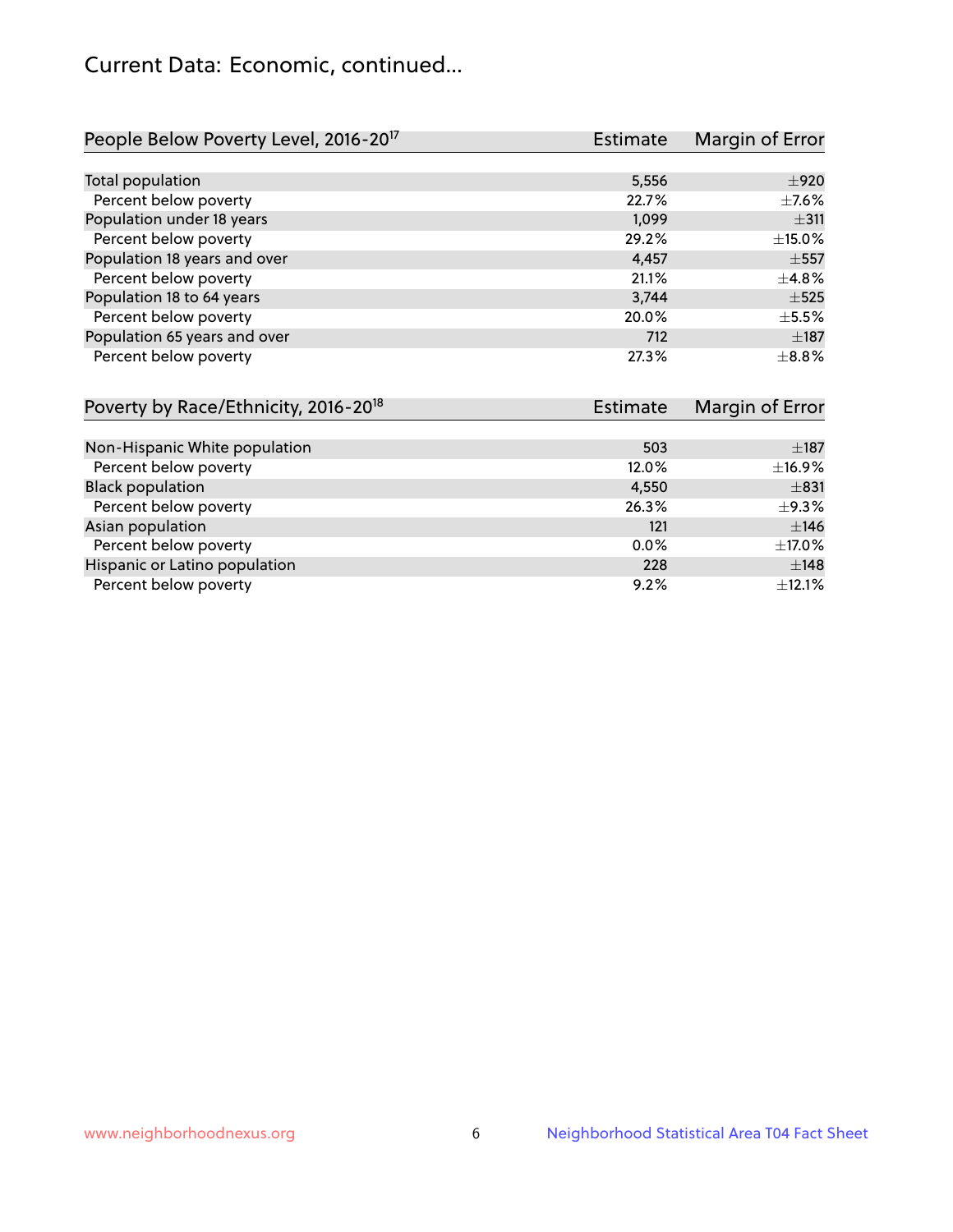# Current Data: Employment

| Employment Status, 2016-20 <sup>19</sup>                      | <b>Estimate</b> | Margin of Error |
|---------------------------------------------------------------|-----------------|-----------------|
| Population 16 years and over                                  | 4,542           | $\pm 698$       |
| In labor force                                                | 61.4%           | ±12.9%          |
| Civilian labor force                                          | 61.4%           | ±12.9%          |
| Employed                                                      | 53.6%           | ±1.2%           |
| Unemployed                                                    | 7.8%            | $\pm 3.5\%$     |
| <b>Armed Forces</b>                                           | 0.0%            | $\pm 2.0\%$     |
| Not in labor force                                            | 38.6%           | $\pm$ 4.9%      |
|                                                               |                 |                 |
| Civilian labor force                                          | 2,791           | $\pm 401$       |
| <b>Unemployment Rate</b>                                      | 12.8%           | $\pm$ 5.8%      |
|                                                               |                 |                 |
| Females 16 years and over                                     | 2,254           | $\pm$ 341       |
| In labor force                                                | 57.8%           | $\pm$ 7.6%      |
| Civilian labor force                                          | 57.8%           | $\pm$ 7.6%      |
| Employed                                                      | 48.8%           | $\pm$ 7.6%      |
|                                                               |                 |                 |
| Own children of the householder under 6 years                 | 328             | ±196            |
| All parents in family in labor force                          | 89.5%           | $\pm$ 34.6%     |
|                                                               |                 |                 |
| Own children of the householder 6 to 17 years                 | 753             | $\pm$ 351       |
| All parents in family in labor force                          | 80.9%           | ±29.0%          |
|                                                               |                 |                 |
| Industry, 2016-20 <sup>20</sup>                               | <b>Estimate</b> | Margin of Error |
|                                                               |                 |                 |
| Civilian employed population 16 years and over                | 2,434           | $\pm$ 378       |
| Agriculture, forestry, fishing and hunting, and mining        | 0.3%            | ±1.4%           |
| Construction                                                  | 1.6%            | $\pm 1.5\%$     |
| Manufacturing                                                 | 9.1%            | $\pm$ 5.5%      |
| Wholesale trade                                               | 2.2%            | $\pm 2.3\%$     |
| Retail trade                                                  | 10.0%           | $\pm$ 4.4%      |
| Transportation and warehousing, and utilities                 | 10.3%           | $\pm$ 5.5%      |
| Information                                                   | 2.5%            | $\pm 2.1\%$     |
| Finance and insurance, and real estate and rental and leasing | 3.6%            | ±1.9%           |
| Professional, scientific, and management, and administrative  | 15.6%           | $\pm$ 4.7%      |
| and waste management services                                 |                 |                 |
| Educational services, and health care and social assistance   | 22.7%           | ±7.4%           |
| Arts, entertainment, and recreation, and accommodation and    | 9.7%            | $\pm$ 4.6%      |
| food services                                                 |                 |                 |
| Other services, except public administration                  | 5.9%            | $\pm 3.0\%$     |
| Public administration                                         | 6.4%            | $\pm$ 5.4%      |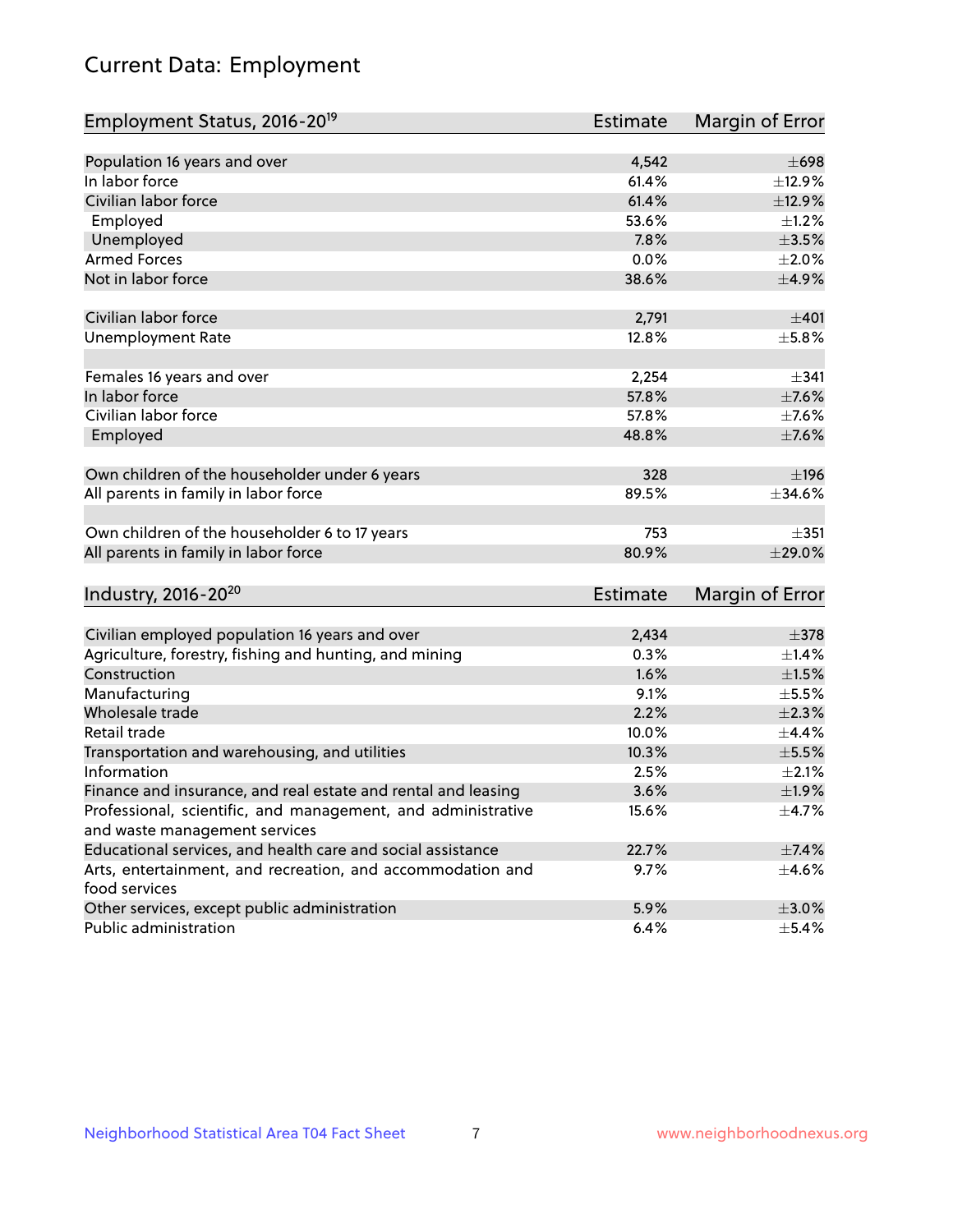# Current Data: Employment, continued...

| Occupation, 2016-20 <sup>21</sup>                                                                       | Estimate | Margin of Error |
|---------------------------------------------------------------------------------------------------------|----------|-----------------|
| Civilian employed population 16 years and over                                                          | 2,434    | $\pm$ 378       |
| Management, business, science, and arts occupations                                                     | 40.5%    | $\pm$ 9.3%      |
| Service occupations                                                                                     | 22.0%    | $\pm$ 5.4%      |
| Sales and office occupations                                                                            | 17.3%    | $\pm$ 5.7%      |
| Natural resources, construction, and maintenance occupations                                            | 2.9%     | $\pm 2.4\%$     |
| Production, transportation, and material moving occupations                                             | 17.2%    | $\pm$ 5.3%      |
| Class of Worker, 2016-20 <sup>22</sup>                                                                  | Estimate | Margin of Error |
| Civilian employed population 16 years and over                                                          | 2,434    | $\pm$ 378       |
| Private wage and salary workers                                                                         | 80.1%    | $\pm$ 6.4%      |
| Government workers                                                                                      | 15.2%    | $\pm$ 6.5%      |
| Self-employed in own not incorporated business workers                                                  | 4.4%     | $\pm 3.0\%$     |
| Unpaid family workers                                                                                   | 0.3%     | $\pm 1.2\%$     |
|                                                                                                         |          |                 |
| Job Flows, 2019 <sup>23</sup>                                                                           |          | 2019            |
| Total Jobs in Neighborhood Statistical Area                                                             |          | 1,968           |
| Held by residents of Neighborhood Statistical Area                                                      |          | 2.0%            |
| Held by non-residents of Neighborhood Statistical Area                                                  |          | 98.0%           |
| Jobs by Industry Sector, 2019 <sup>24</sup>                                                             |          | 2019            |
| Total Jobs in Neighborhood Statistical Area                                                             |          | 1,968           |
| <b>Goods Producing sectors</b>                                                                          |          | 0.7%            |
| Trade, Transportation, and Utilities sectors                                                            |          | 22.7%           |
| All Other Services sectors                                                                              |          | 76.7%           |
| Total Jobs in Neighborhood Statistical<br>held<br>by<br>Area<br>Neighborhood Statistical Area residents |          | 40              |
| <b>Goods Producing sectors</b>                                                                          |          | 10.0%           |
| Trade, Transportation, and Utilities sectors                                                            |          | 25.0%           |
| All Other Services sectors                                                                              |          | 65.0%           |
| Jobs by Earnings, 2019 <sup>25</sup>                                                                    |          | 2019            |
| Total Jobs in Neighborhood Statistical Area                                                             |          | 1,968           |
| Jobs with earnings \$1250/month or less                                                                 |          | 40.2%           |
| Jobs with earnings \$1251/month to \$3333/month                                                         |          | 36.8%           |
| Jobs with earnings greater than \$3333/month                                                            |          | 23.0%           |
| Neighborhood Statistical<br>Jobs<br>in<br>held<br>by<br>Total<br>Area                                   |          | 40              |
| Neighborhood Statistical Area residents                                                                 |          |                 |
| Jobs with earnings \$1250/month or less                                                                 |          | 30.0%           |
| Jobs with earnings \$1251/month to \$3333/month                                                         |          | 55.0%           |
| Jobs with earnings greater than \$3333/month                                                            |          | 15.0%           |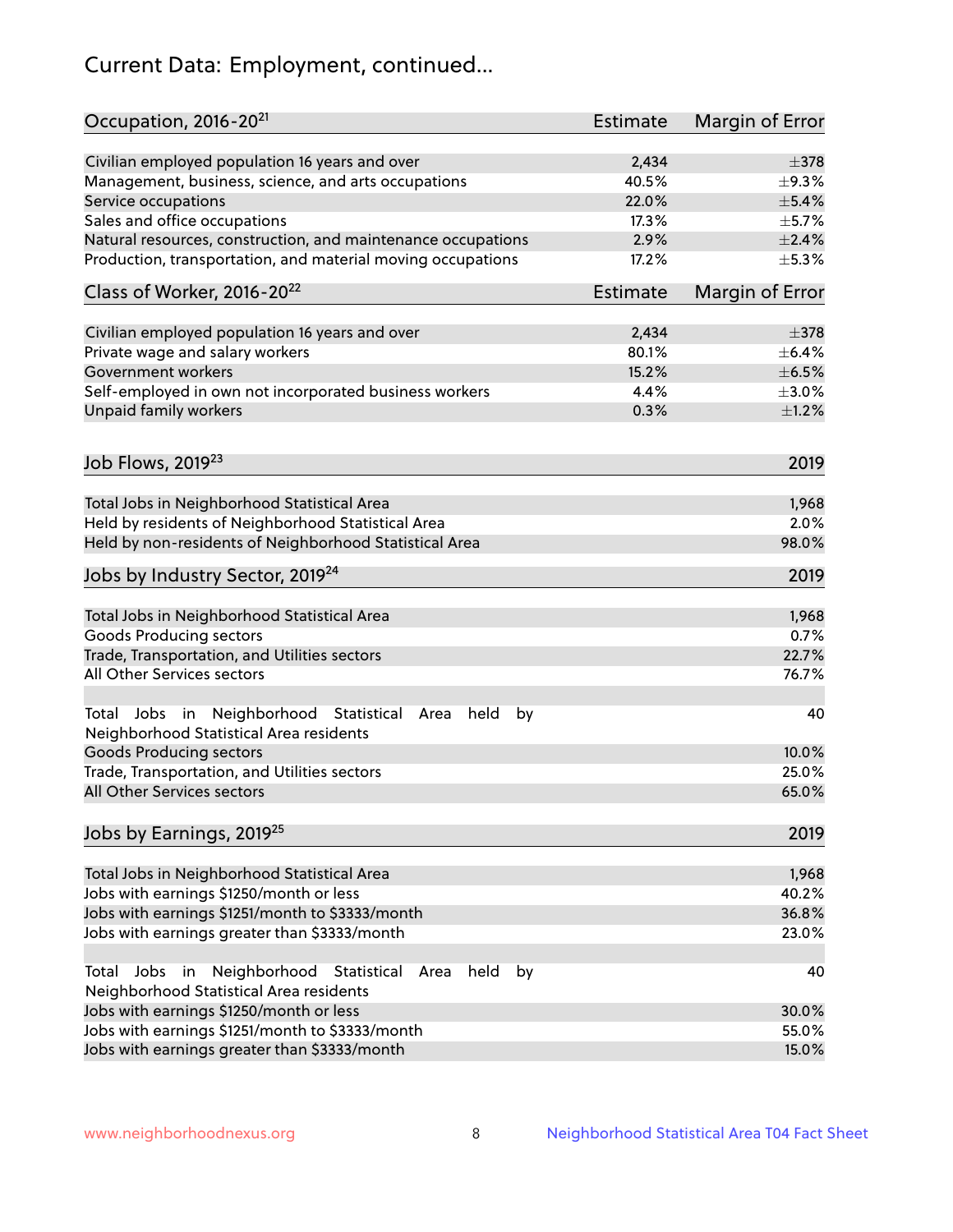# Current Data: Employment, continued...

| Jobs by Age of Worker, 2019 <sup>26</sup>                                                      | 2019  |
|------------------------------------------------------------------------------------------------|-------|
|                                                                                                |       |
| Total Jobs in Neighborhood Statistical Area                                                    | 1,968 |
| Jobs with workers age 29 or younger                                                            | 31.4% |
| Jobs with workers age 30 to 54                                                                 | 51.1% |
| Jobs with workers age 55 or older                                                              | 17.5% |
|                                                                                                |       |
| Total Jobs in Neighborhood Statistical Area held by<br>Neighborhood Statistical Area residents | 40    |
| Jobs with workers age 29 or younger                                                            | 27.5% |
| Jobs with workers age 30 to 54                                                                 | 55.0% |
| Jobs with workers age 55 or older                                                              | 17.5% |

### Current Data: Education

| School Enrollment, 2016-20 <sup>27</sup>       | Estimate | Margin of Error |
|------------------------------------------------|----------|-----------------|
|                                                |          |                 |
| Population 3 years and over enrolled in school | 1,216    | $\pm$ 413       |
| Nursery school, preschool                      | 4.3%     | $+7.2%$         |
| Kindergarten                                   | 6.7%     | $\pm$ 4.6%      |
| Elementary school (grades 1-8)                 | 37.9%    | $+12.4%$        |
| High school (grades 9-12)                      | 22.6%    | $\pm$ 9.5%      |
| College or graduate school                     | 28.5%    | $\pm 2.1\%$     |

| Educational Attainment, 2016-20 <sup>28</sup> | <b>Estimate</b> | Margin of Error |
|-----------------------------------------------|-----------------|-----------------|
|                                               |                 |                 |
| Population 25 years and over                  | 4,005           | $\pm$ 679       |
| Less than 9th grade                           | 5.2%            | $\pm$ 4.5%      |
| 9th to 12th grade, no diploma                 | 14.7%           | $\pm$ 4.9%      |
| High school graduate (includes equivalency)   | 24.4%           | $\pm$ 5.2%      |
| Some college, no degree                       | 18.0%           | $\pm$ 3.5%      |
| Associate's degree                            | 5.9%            | $\pm 2.3\%$     |
| Bachelor's degree                             | 17.5%           | $\pm$ 3.8%      |
| Graduate or professional degree               | 14.3%           | $\pm$ 5.0%      |
|                                               |                 |                 |
| Percent high school graduate or higher        | 80.1%           | $\pm$ 17.6%     |
| Percent bachelor's degree or higher           | 31.8%           | $\pm$ 4.9%      |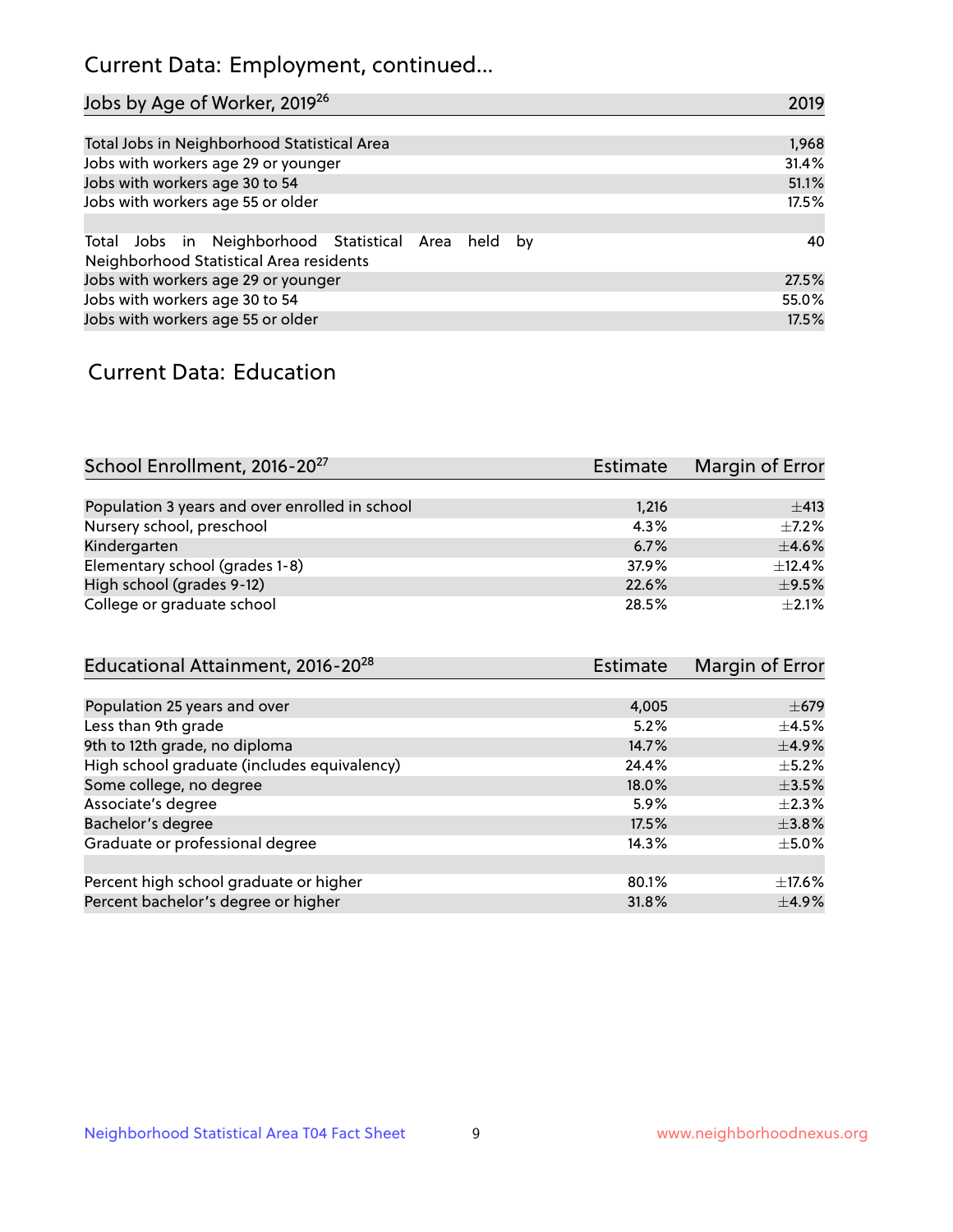# Current Data: Housing

| Households by Type, 2016-20 <sup>29</sup>            | <b>Estimate</b> | Margin of Error |
|------------------------------------------------------|-----------------|-----------------|
|                                                      |                 |                 |
| <b>Total households</b>                              | 2,318           | $\pm 299$       |
| Family households (families)                         | 47.7%           | $\pm$ 9.7%      |
| With own children under 18 years                     | 20.4%           | $\pm$ 6.6%      |
| Married-couple family                                | 19.4%           | $\pm$ 6.4%      |
| With own children of the householder under 18 years  | 8.0%            | $\pm$ 3.9%      |
| Male householder, no spouse present, family          | 8.4%            | $\pm$ 7.2%      |
| With own children of the householder under 18 years  | 1.9%            | ±1.9%           |
| Female householder, no spouse present, family        | 19.9%           | $\pm$ 6.1%      |
| With own children of the householder under 18 years  | 10.5%           | $\pm$ 5.4%      |
| Nonfamily households                                 | 52.3%           | $\pm$ 5.4%      |
| Householder living alone                             | 46.3%           | $\pm$ 5.9%      |
| 65 years and over                                    | 16.7%           | $\pm$ 6.3%      |
|                                                      |                 |                 |
| Households with one or more people under 18 years    | 22.3%           | $\pm$ 6.1%      |
| Households with one or more people 65 years and over | 28.2%           | $\pm$ 7.1%      |
|                                                      |                 |                 |
| Average household size                               | 2.38            | $\pm$ 0.25      |
| Average family size                                  | 3.45            | $\pm$ 0.20      |
| Housing Occupancy, 2016-20 <sup>30</sup>             | <b>Estimate</b> | Margin of Error |
| Total housing units                                  | 2,941           | $\pm 278$       |
| Occupied housing units                               | 78.8%           | $\pm$ 6.9%      |
| Vacant housing units                                 | 21.2%           | $\pm$ 4.4%      |
|                                                      |                 |                 |
| Homeowner vacancy rate                               | 6.8             | $\pm$ 5.8       |
| Rental vacancy rate                                  | 6.6             | $\pm$ 4.7       |
| Units in Structure, 2016-20 <sup>31</sup>            | <b>Estimate</b> | Margin of Error |
|                                                      |                 |                 |
| Total housing units                                  | 2,941           | $\pm 278$       |
| 1-unit, detached                                     | 53.9%           | $\pm$ 6.2%      |
| 1-unit, attached                                     | 1.3%            | $\pm 1.2\%$     |
| 2 units                                              | 6.5%            | $\pm 2.6\%$     |
| 3 or 4 units                                         | 3.7%            | $\pm 2.0\%$     |
| 5 to 9 units                                         | 5.0%            | $\pm 2.3\%$     |
| 10 to 19 units                                       | 7.3%            | $\pm 3.0\%$     |
| 20 or more units                                     | 22.4%           | $\pm$ 6.7%      |
| Mobile home                                          | 0.0%            | $\pm$ 0.7%      |
| Boat, RV, van, etc.                                  | $0.0\%$         | $\pm$ 0.7%      |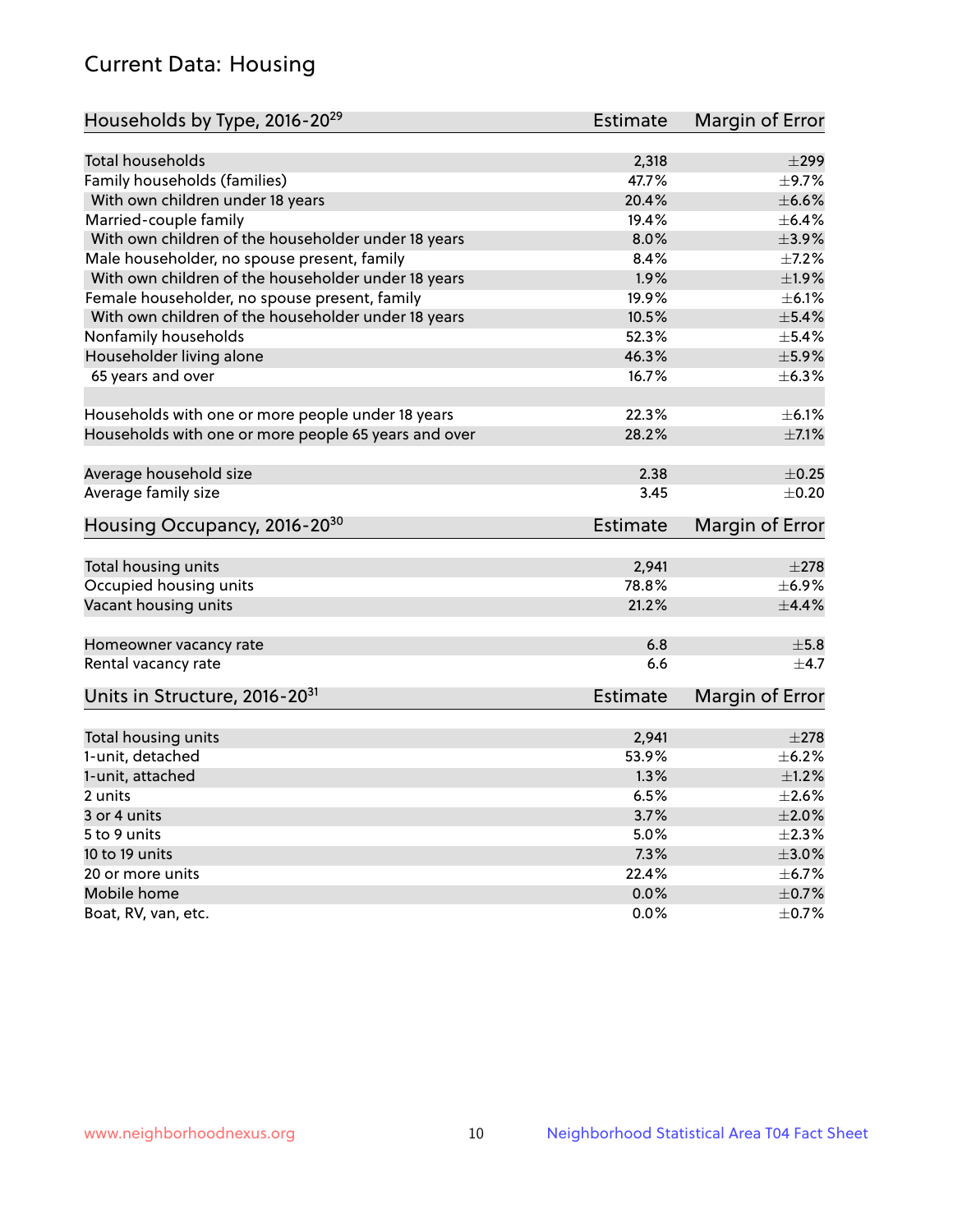# Current Data: Housing, continued...

| Year Structure Built, 2016-20 <sup>32</sup>    | <b>Estimate</b> | Margin of Error |
|------------------------------------------------|-----------------|-----------------|
| Total housing units                            | 2,941           | $\pm 278$       |
| Built 2014 or later                            | 0.1%            | $\pm$ 0.7%      |
| Built 2010 to 2013                             | 0.2%            | $\pm$ 0.6%      |
| Built 2000 to 2009                             | 16.6%           | $\pm 2.8\%$     |
| Built 1990 to 1999                             | 6.9%            | $\pm$ 5.8%      |
| Built 1980 to 1989                             | 3.9%            | $\pm 2.2\%$     |
| Built 1970 to 1979                             | 5.3%            | $\pm$ 5.0%      |
| Built 1960 to 1969                             | 8.5%            | $\pm$ 3.1%      |
| Built 1950 to 1959                             | 12.9%           | ±5.7%           |
| Built 1940 to 1949                             | 8.8%            | $\pm 2.9\%$     |
| Built 1939 or earlier                          | 37.0%           | $\pm$ 4.9%      |
| Housing Tenure, 2016-2033                      | <b>Estimate</b> | Margin of Error |
| Occupied housing units                         | 2,318           | $\pm$ 299       |
| Owner-occupied                                 | 42.2%           | ±6.8%           |
| Renter-occupied                                | 57.8%           | $\pm$ 8.4%      |
|                                                |                 |                 |
| Average household size of owner-occupied unit  | 2.63            | $\pm$ 0.31      |
| Average household size of renter-occupied unit | 2.20            | $\pm$ 0.38      |
| Residence 1 Year Ago, 2016-20 <sup>34</sup>    | <b>Estimate</b> | Margin of Error |
| Population 1 year and over                     | 5,484           | ±913            |
| Same house                                     | 82.1%           | $\pm$ 7.1%      |
| Different house in the U.S.                    | 16.3%           | $\pm$ 4.2%      |
| Same county                                    | 7.2%            | $\pm 2.8\%$     |
| Different county                               | 9.1%            | $\pm$ 3.7%      |
| Same state                                     | 6.8%            | $\pm$ 3.5%      |
| Different state                                | 2.3%            | $\pm1.5\%$      |
| Abroad                                         | 1.5%            | $\pm 2.1\%$     |
| Value of Housing Unit, 2016-20 <sup>35</sup>   | <b>Estimate</b> | Margin of Error |
| Owner-occupied units                           | 978             | $\pm 202$       |
| Less than \$50,000                             | 1.5%            | $\pm$ 5.9%      |
| \$50,000 to \$99,999                           | 6.2%            | $\pm$ 5.3%      |
| \$100,000 to \$149,999                         | 11.3%           | $\pm$ 6.3%      |
| \$150,000 to \$199,999                         | 8.6%            | ±4.3%           |
| \$200,000 to \$299,999                         | 24.5%           | $\pm$ 8.6%      |
| \$300,000 to \$499,999                         | 39.3%           | ±13.8%          |
| \$500,000 to \$999,999                         | 7.5%            | $\pm$ 7.4%      |
| \$1,000,000 or more                            | 1.1%            | $\pm$ 3.8%      |
| Mortgage Status, 2016-20 <sup>36</sup>         | <b>Estimate</b> | Margin of Error |
|                                                |                 |                 |
| Owner-occupied units                           | 978             | $\pm 202$       |
| Housing units with a mortgage                  | 73.9%           | $\pm$ 12.1%     |
| Housing units without a mortgage               | 26.1%           | $\pm$ 8.3%      |

Neighborhood Statistical Area T04 Fact Sheet 11 11 www.neighborhoodnexus.org

Housing units without a mortgage 26.1%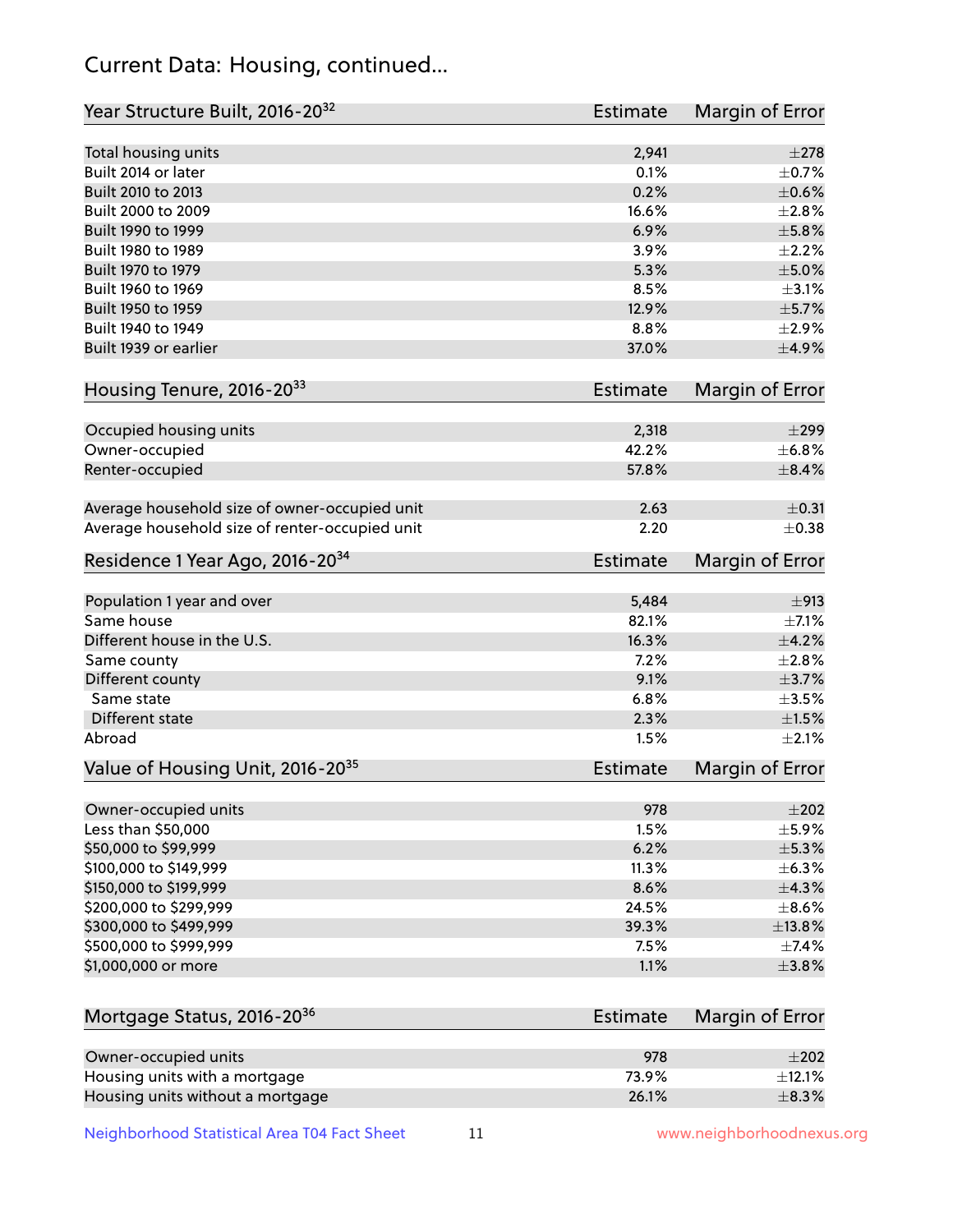# Current Data: Housing, continued...

| Selected Monthly Owner Costs, 2016-20 <sup>37</sup> | <b>Estimate</b> | Margin of Error |
|-----------------------------------------------------|-----------------|-----------------|
|                                                     |                 |                 |
| Housing units with a mortgage                       | 723             | ±190            |
| Less than \$300                                     | 0.0%            | $\pm 4.0\%$     |
| \$300 to \$499                                      | 0.8%            | $\pm$ 3.9%      |
| \$500 to \$999                                      | 15.0%           | ±10.3%          |
| \$1,000 to \$1,499                                  | 35.8%           | ±12.6%          |
| \$1,500 to \$1,999                                  | 18.0%           | $\pm$ 7.3%      |
| \$2,000 to \$2,999                                  | 25.6%           | $\pm$ 15.4%     |
| \$3,000 or more                                     | 4.8%            | ±9.8%           |
|                                                     |                 |                 |
| Median (dollars)                                    | \$1,471         | $\pm$ 154       |
|                                                     |                 |                 |
| Housing units without a mortgage                    | 255             | $\pm$ 97        |
| Less than \$150                                     | 1.3%            | $\pm 10.1\%$    |
| \$150 to \$249                                      | 19.0%           | $\pm 21.6\%$    |
| \$250 to \$349                                      | 11.1%           | ±12.1%          |
| \$350 to \$499                                      | 23.2%           | ±12.0%          |
| \$500 to \$699                                      | 38.0%           | $\pm 21.4\%$    |
| \$700 or more                                       | 7.5%            | ±24.7%          |
|                                                     |                 |                 |
| Median (dollars)                                    | \$474           | $\pm$ 55        |

| Selected Monthly Owner Costs as a Percentage of | <b>Estimate</b> | Margin of Error |
|-------------------------------------------------|-----------------|-----------------|
| Household Income, 2016-20 <sup>38</sup>         |                 |                 |
|                                                 |                 |                 |
| Housing units with a mortgage <sup>39</sup>     | 723             | $\pm 201$       |
| Less than 20.0 percent                          | 49.6%           | $\pm$ 18.2%     |
| 20.0 to 24.9 percent                            | 8.3%            | $\pm$ 5.2%      |
| 25.0 to 29.9 percent                            | 11.6%           | $\pm$ 5.7%      |
| 30.0 to 34.9 percent                            | 10.3%           | $\pm$ 7.6%      |
| 35.0 percent or more                            | 20.2%           | $\pm$ 8.9%      |
|                                                 |                 |                 |
| Housing units without a mortgage <sup>40</sup>  | 255             | $\pm 108$       |
| Less than 10.0 percent                          | 55.9%           | $\pm$ 17.6%     |
| 10.0 to 14.9 percent                            | 16.6%           | $\pm$ 18.2%     |
| 15.0 to 19.9 percent                            | 10.5%           | $\pm$ 9.2%      |
| 20.0 to 24.9 percent                            | 2.9%            | $\pm$ 7.2%      |
| 25.0 to 29.9 percent                            | 2.2%            | $\pm$ 8.6%      |
| 30.0 to 34.9 percent                            | 3.6%            | $\pm$ 8.6%      |
| 35.0 percent or more                            | 8.3%            | ±14.8%          |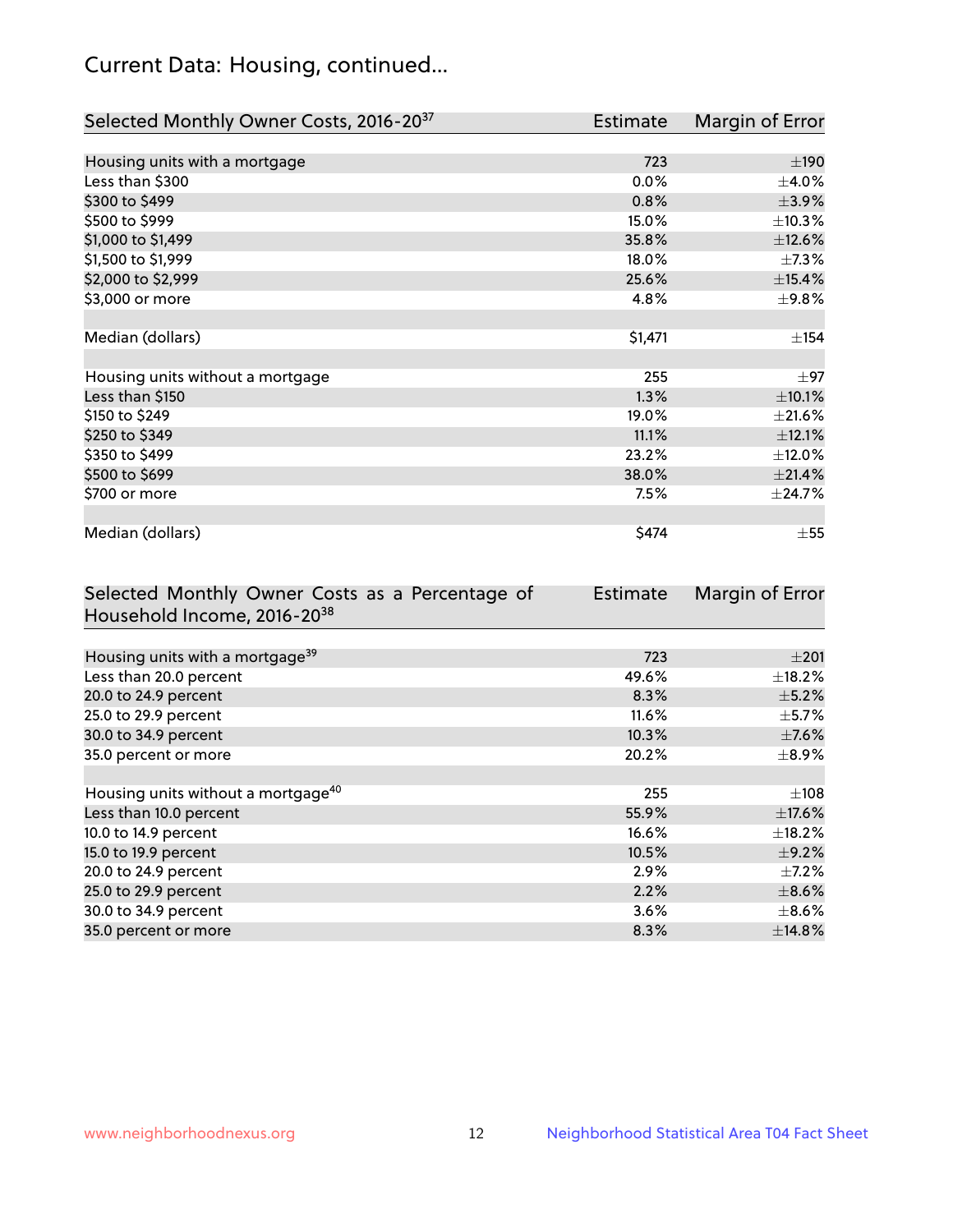# Current Data: Housing, continued...

| Gross Rent, 2016-20 <sup>41</sup>               | <b>Estimate</b> | Margin of Error |
|-------------------------------------------------|-----------------|-----------------|
|                                                 |                 |                 |
| Occupied units paying rent                      | 1,319           | ±261            |
| Less than \$200                                 | 5.1%            | $\pm$ 4.1%      |
| \$200 to \$499                                  | 28.0%           | $\pm 10.6\%$    |
| \$500 to \$749                                  | 12.0%           | $\pm$ 6.4%      |
| \$750 to \$999                                  | 14.1%           | $\pm$ 6.1%      |
| \$1,000 to \$1,499                              | 35.3%           | $\pm$ 15.0%     |
| \$1,500 to \$1,999                              | 5.5%            | $\pm$ 3.1%      |
| \$2,000 or more                                 | 0.0%            | $\pm$ 3.1%      |
| Median (dollars)                                | \$828           | $\pm 104$       |
|                                                 |                 |                 |
| No rent paid                                    | 22              | ±22             |
|                                                 |                 |                 |
| Gross Rent as a Percentage of Household Income, | <b>Estimate</b> | Margin of Error |
| $2016 - 20^{42}$                                |                 |                 |
|                                                 |                 |                 |
| Occupied units paying rent <sup>43</sup>        | 1,277           | $+297$          |
| Less than 15.0 percent                          | 7.1%            | $\pm$ 4.1%      |
| 15.0 to 19.9 percent                            | 14.0%           | $\pm 10.1\%$    |
| 20.0 to 24.9 percent                            | 18.8%           | $\pm$ 7.3%      |
| 25.0 to 29.9 percent                            | 9.6%            | $\pm$ 4.9%      |
| 30.0 to 34.9 percent                            | 13.9%           | $\pm$ 5.4%      |
| 35.0 percent or more                            | 36.6%           | ±13.9%          |

# Current Data: Transportation

| Commuting to Work, 2016-20 <sup>44</sup>  | <b>Estimate</b> | Margin of Error |
|-------------------------------------------|-----------------|-----------------|
|                                           |                 |                 |
| Workers 16 years and over                 | 2,389           | ±413            |
| Car, truck, or van - drove alone          | 50.6%           | $\pm$ 5.8%      |
| Car, truck, or van - carpooled            | $6.0\%$         | $\pm$ 3.3%      |
| Public transportation (excluding taxicab) | 26.8%           | $\pm$ 8.4%      |
| Walked                                    | 1.0%            | $\pm 1.3\%$     |
| Other means                               | 2.4%            | $\pm 3.5\%$     |
| Worked at home                            | 13.1%           | $\pm$ 8.6%      |
|                                           |                 |                 |
| Mean travel time to work (minutes)        | 29.8            | $\pm 1.3$       |

| Access to a Vehicle, 2016-20 <sup>45</sup> | Estimate | Margin of Error |
|--------------------------------------------|----------|-----------------|
|                                            |          |                 |
| Occupied housing units                     | 2,318    | $\pm$ 299       |
| No vehicles available                      | 28.2%    | $+3.7%$         |
| 1 vehicle available                        | 41.7%    | $\pm$ 10.1%     |
| 2 vehicles available                       | 20.0%    | $+7.1%$         |
| 3 or more vehicles available               | 10.0%    | $+4.8%$         |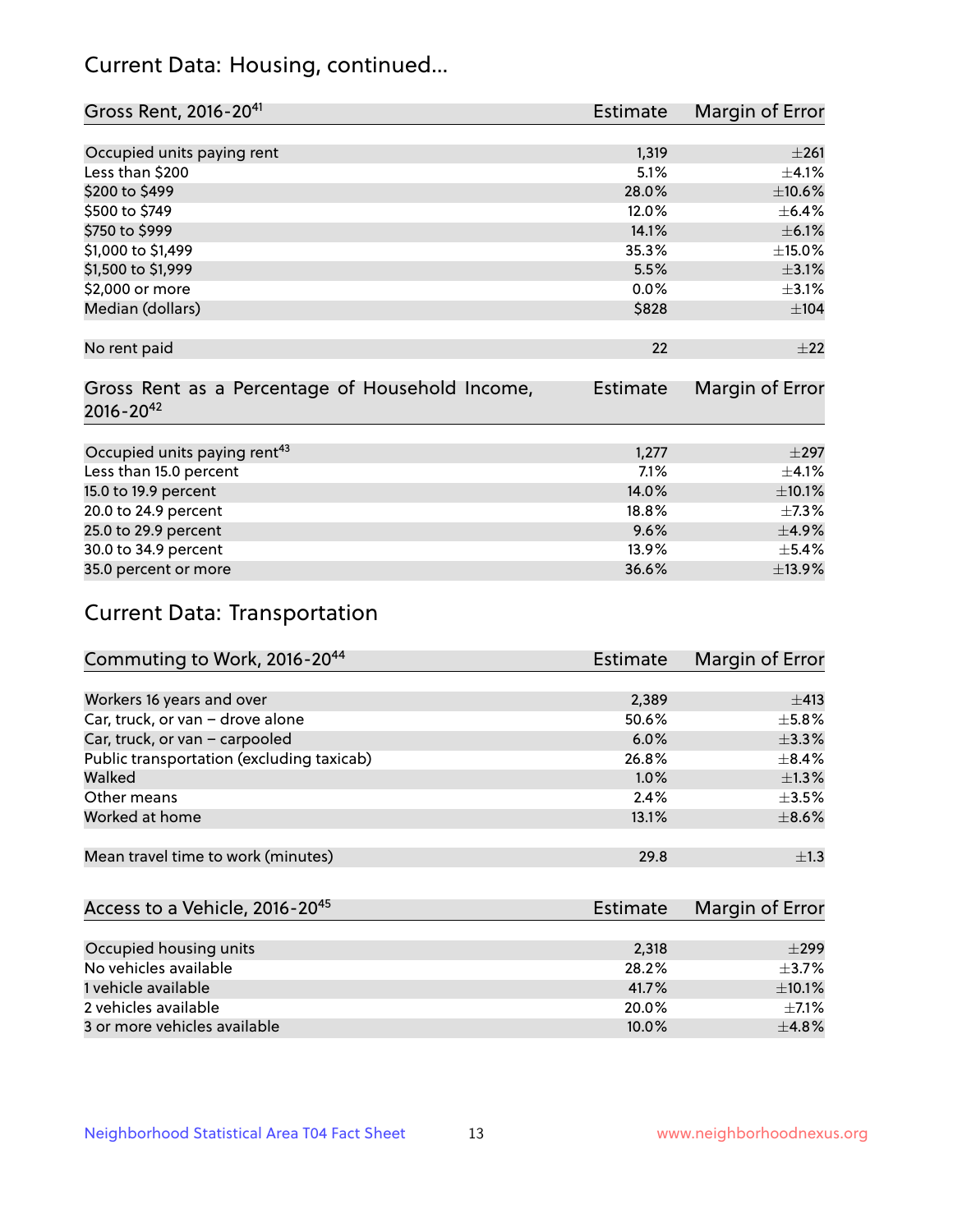# Current Data: Health

| Health Insurance coverage, 2016-2046                    | <b>Estimate</b> | Margin of Error |
|---------------------------------------------------------|-----------------|-----------------|
|                                                         |                 |                 |
| Civilian Noninstitutionalized Population                | 5,557           | $\pm 920$       |
| With health insurance coverage                          | 88.4%           | $\pm 20.4\%$    |
| With private health insurance coverage                  | 57.0%           | $\pm 2.6\%$     |
| With public health coverage                             | 41.9%           | $\pm$ 6.8%      |
| No health insurance coverage                            | 11.6%           | $\pm 3.6\%$     |
| Civilian Noninstitutionalized Population Under 19 years | 1,148           | $\pm$ 1,148     |
| No health insurance coverage                            | 5.5%            | $\pm$ 6.5%      |
|                                                         |                 |                 |
| Civilian Noninstitutionalized Population 19 to 64 years | 3,697           | $\pm 668$       |
| In labor force:                                         | 2,692           | $\pm$ 444       |
| Employed:                                               | 2,376           | $\pm 408$       |
| With health insurance coverage                          | 83.5%           | $\pm$ 3.7%      |
| With private health insurance coverage                  | 80.3%           | $\pm$ 5.2%      |
| With public coverage                                    | 6.7%            | $\pm$ 3.7%      |
| No health insurance coverage                            | 16.5%           | $\pm$ 7.5%      |
|                                                         |                 |                 |
| Unemployed:                                             | 316             | $+408$          |
| With health insurance coverage                          | 82.3%           | ±16.2%          |
| With private health insurance coverage                  | 58.5%           | ±23.2%          |
| With public coverage                                    | 24.9%           | $\pm$ 15.5%     |
| No health insurance coverage                            | 17.7%           | ±18.2%          |
|                                                         |                 |                 |
| Not in labor force:                                     | 1,005           | $\pm$ 385       |
| With health insurance coverage                          | 86.9%           | ±15.4%          |
| With private health insurance coverage                  | 28.1%           | ±15.1%          |
| With public coverage                                    | 70.2%           | ±23.9%          |
| No health insurance coverage                            | 13.1%           | $\pm$ 3.9%      |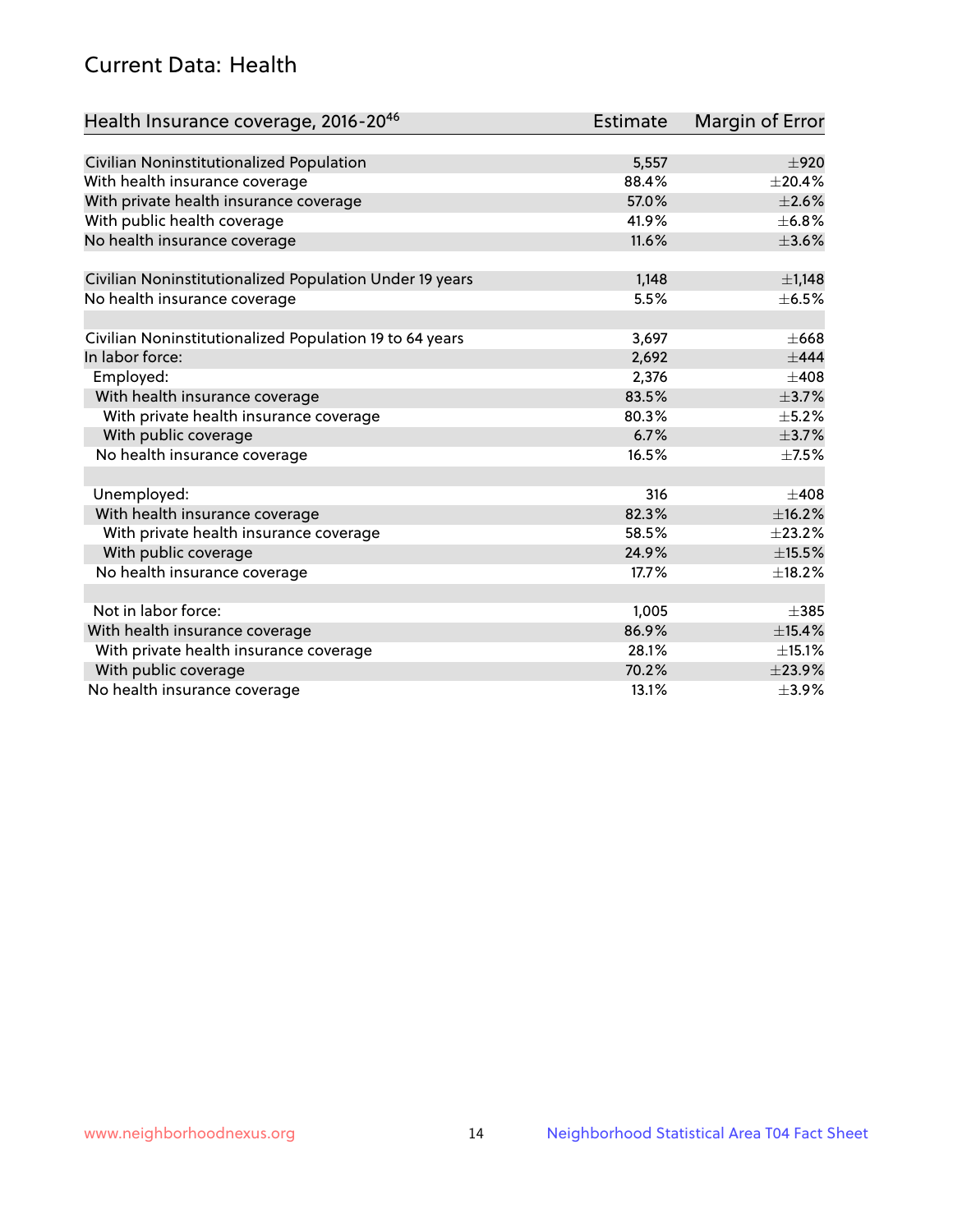#### Notes:

- 1. Source: U.S. Census Bureau, Decennial Census 2000, SF1 tables P8, P12; American Community Survey, tables B01001, B03002
- 2. This category includes Pacific Islanders, Native Americans and Alaska Natives, people who identify as some other race, and those who identify as bi/multi racial.
- 3. Source: U.S. Census Bureau, Decennial Census 2000, SF1 tables P15, P16, P18, P19; American Community Survey, tables B11001, B11005, B11003
- 4. Source: U.S. Census Bureau, Decennial Census 2000, SF3 table P37; American Community Survey, table B15002
- 5. Source: U.S. Census Bureau, Longitudinal Employer-Household Dynamics Residential Area Characteristics, Table JT01 (Primary Jobs); Workplace Area Characteristics, Table JT00 (All Jobs)
- 6. Source: U.S. Census Bureau, Decennial Census 2000, SF3 tables P52, P87; American Community Survey, tables B19001, B17001
- 7. Source: U.S. Census Bureau, Decennial Census 2000, SF1 tables H3, H4; American Community Survey, tables B25002, B25009
- 8. Source: U.S. Census Bureau, Decennial Census 2000, SF3 table H44; American Community Survey, tables B25044
- 9. Source: Atlanta Police Department, COBRA; U.S. Census Bureau, American Community Survey, table B01001
- 10. Source: U.S. Census Bureau, American Community Survey, table B01001
- 11. Source: U.S. Census Bureau, American Community Survey, table B03002
- 12. Source: U.S. Census Bureau, American Community Survey, table B05002
- 13. Source: U.S. Census Bureau, American Community Survey, table B05003
- 14. Source: U.S. Census Bureau, American Community Survey, tables B19001, B19025, B19051, B19061, B19055, B19065, B19059, B19069, B19056, B19066, B19057, B19067, B22001, B19101, B19127
- 15. Source: U.S. Census Bureau, American Community Survey, tables B19201, B19214, B20017, B19313
- 16. Source: U.S. Census Bureau, American Community Survey, table B17010
- 17. Source: U.S. Census Bureau, American Community Survey, tables B17001, B17006, B17021, B17007. Table totals may be lower than the total population, as they are based on the population for whom poverty status is determined.
- 18. Source: U.S. Census Bureau, American Community Survey, B17001H, B17001B, B17001D, B17001I. Table totals may be lower than the total population, as they are based on the population for whom poverty status is determined.
- 19. Source: U.S. Census Bureau, American Community Survey, tables B23001, B23008
- 20. Source: U.S. Census Bureau, American Community Survey, table C24030
- 21. Source: U.S. Census Bureau, American Community Survey, table C24010
- 22. Source: U.S. Census Bureau, American Community Survey, table B24080
- 23. Source: U.S. Census Bureau, Longitudinal Employer-Household Dynamics Origin-Destination Data, Tables JT00 Main and JT00 Aux
- 24. Source: U.S. Census Bureau, Longitudinal Employer-Household Dynamics Origin-Destination Data, Tables JT00 Main and JT00 Aux
- 25. Source: U.S. Census Bureau, Longitudinal Employer-Household Dynamics Origin-Destination Data, Tables JT00 Main and JT00 Aux
- 26. Source: U.S. Census Bureau, Longitudinal Employer-Household Dynamics Origin-Destination Data, Tables JT00 Main and JT00 Aux
- 27. Source: U.S. Census Bureau, American Community Survey, table B14001
- 28. Source: U.S. Census Bureau, American Community Survey, table B15002
- 29. Source: U.S. Census Bureau, American Community Survey, tables B11001, B11003, B11007, B11005, B09019
- 30. Source: U.S. Census Bureau, American Community Survey, tables B25002, B25003, B25004
- 31. Source: U.S. Census Bureau, American Community Survey, table B25024
- 32. Source: U.S. Census Bureau, American Community Survey, table B25034
- 33. Source: U.S. Census Bureau, American Community Survey, tables B25009, B25008, B25003
- 34. Source: U.S. Census Bureau, American Community Survey, table B07003
- 35. Source: U.S. Census Bureau, American Community Survey, table B25075. This value is self-reported and may differ from home values as determined by the County Tax Assessor.
- 36. Source: U.S. Census Bureau, American Community Survey, table B25081
- 37. Source: U.S. Census Bureau, American Community Survey, table B25087
- 38. Source: U.S. Census Bureau, American Community Survey, table B25091
- 39. Excludes units where Selected Monthly Owner Costs as a Percentage of Income cannot be computed.
- 40. Excludes units where Selected Monthly Owner Costs as a Percentage of Income cannot be computed.
- 41. Source: U.S. Census Bureau, American Community Survey, table B25063
- 42. Source: U.S. Census Bureau, American Community Survey, table B25070
- 43. Excludes units where Gross Rent as a Percentage of Income cannot be computed.
- 44. Source: U.S. Census Bureau, American Community Survey, tables B08101, B08013
- 45. Source: U.S. Census Bureau, American Community Survey, table B25044
- 46. Source: U.S. Census Bureau, American Community Survey, tables B18135, B27011

The dagger (†) symbol denotes values that cannot be computed.